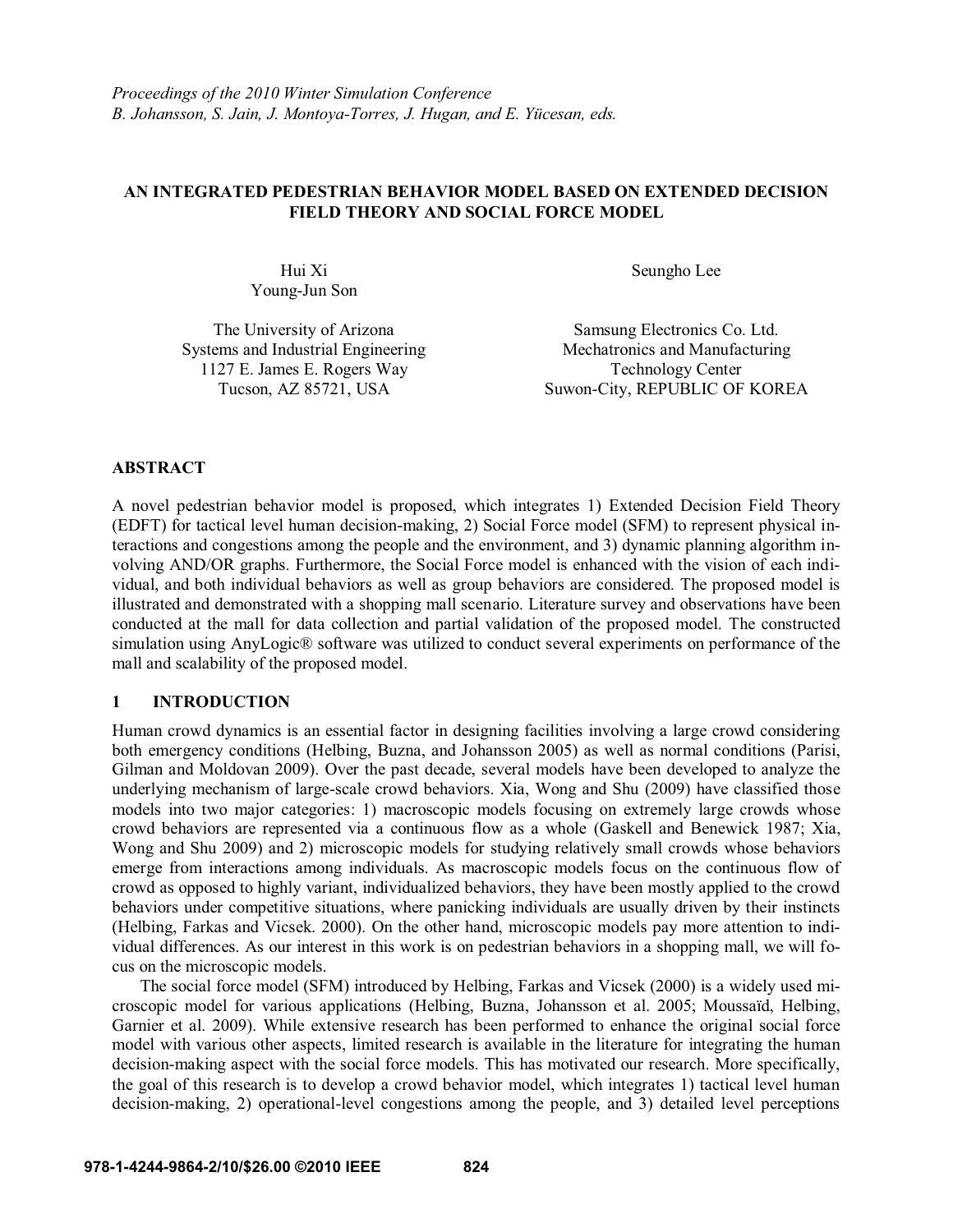(e.g. vision) of individuals. In particular, in the proposed crowd behavior model, decisions on selecting one from alternatives (e.g. destinations and movement directions) are made based on Extended Decision Field Theory (EDFT; Lee, Son and Jin 2008), and the physical interactions are represented by the social force model enhanced with the vision of each person (ESFM, which is proposed in this research). In addition, pedestrian group behaviors as well as their communications are also explicitly considered in this work. The proposed model is illustrated and demonstrated with a shopping mall scenario as it provides us with various environmental conditions (e.g. different kind of shops, obstacles, promotions on the shops) and demographic variations (e.g. gender, age, preference, schedule, and grouping). In particular, the scenario has been built based on the shopping corridor of Tucson Mall. To this end, we have developed a simulation model of the considered shopping mall using AnyLogic® software, where each individual in the simulation executes 1) EDFT (see Section 2.2), 2) ESFM (see Section 2.1), and 3) dynamic shopping planning (see Section 3.4). Using the constructed crowd simulation model, several experiments have been conducted for various purposes (see Section 4).

# **2 PROPOSED INTEGRATED PEDESTRIAN BEHAVIOR MODEL**

The proposed pedestrian behavior model is based on integration of extended Decision-Field-Theory and extended Social Force Model for dynamic congestions among the shoppers and the environment. Figure 1 depicts components of the model and the logical sequence. Each of them is discussed in detail below.



Figure 1: Sequence diagram of components of the model

# **2.1 Extended Social Force Model (ESFM)**

Helbing, Farkas and Vicsek (2000) has proposed a Social Force Model, where motives and impacts to a crowd of a pedestrian are represented by a combination of physical and psychological forces (which are translated into the acceleration equation). Equation (1) depicts the formulation of changing velocity at time *t*, where a pedestrian's behavior is determined by his/her desired speed  $v_i^0(t)$  and direction  $e_i^0(t)$  as well as interactions with other individuals and obstacles.

$$
m_i \frac{dv_i}{dt} = m_i \frac{v_i^0(t) e_i^0(t) - v_i(t)}{\tau_i} + \sum_{j(\neq i)} f_{ij} + \sum_W f_{iW}
$$
 (1)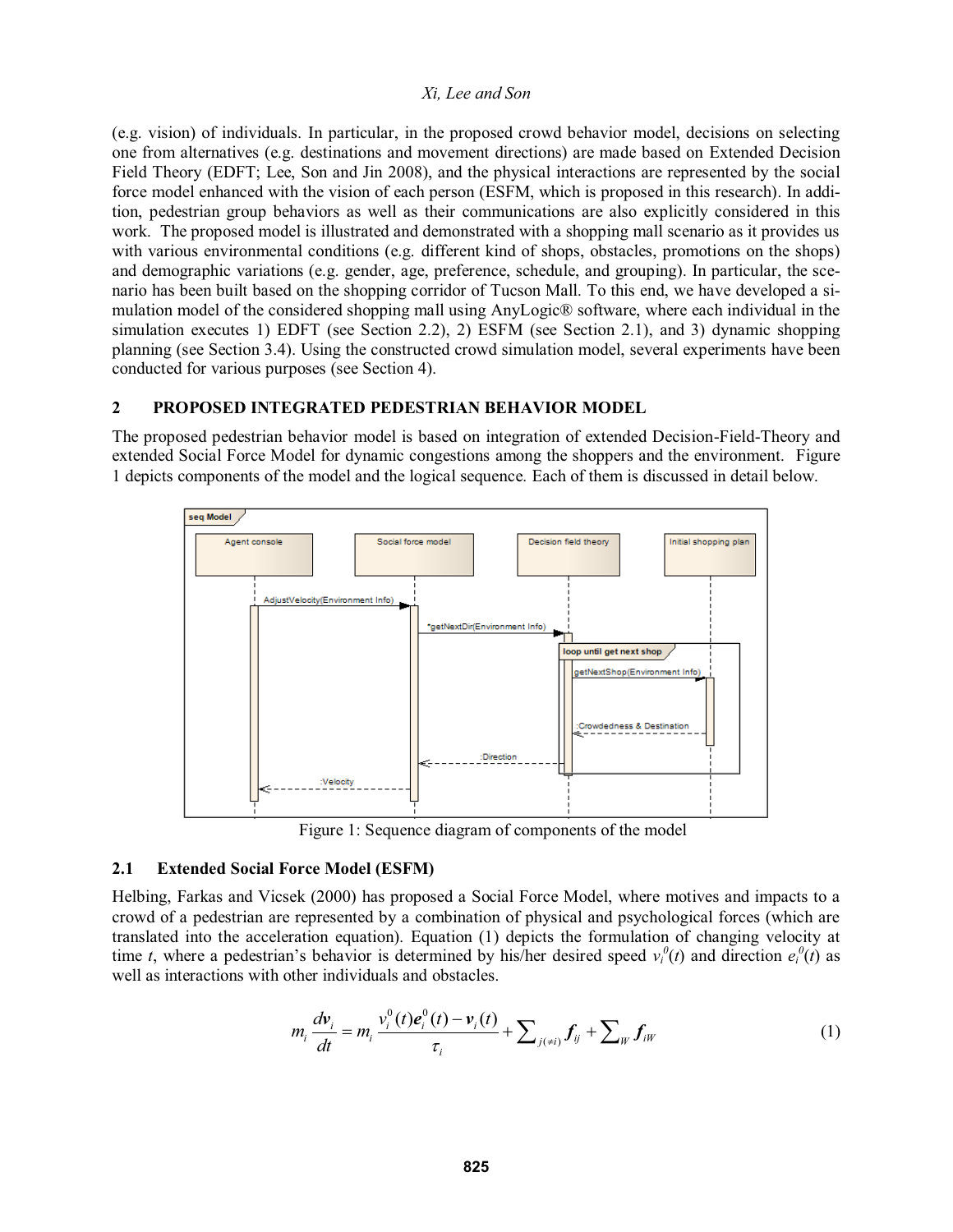$$
\boldsymbol{f}_{ij} = \boldsymbol{f}_{ij}^{psy} + \boldsymbol{f}_{ij}^{phy}, \qquad \boldsymbol{f}_{ij}^{psy} = A_i \exp(\frac{r_{ij} - d_{ij}}{B_i}) \boldsymbol{n}_y, \qquad \boldsymbol{f}_{ij}^{phy} = k g (r_{ij} - d_{ij}) \boldsymbol{n}_{ij} + \kappa g (r_{ij} - d_{ij}) \Delta v_{ji}^t \boldsymbol{t}_{ij}
$$
(2)

The first term on the right side in equation  $(1)$  represents the impact from the pedestrian's selfconsciousness while the other two illustrate interaction forces from other pedestrians and the walls, respectively. The interaction force consists of a psychological force resulting from distance between each other, and a physical force inspired by counteracting body compression and sliding friction. The total force exerted by pedestrian *j* to pedestrian *i* is calculated as equation (2).

 While the original Social Force Model (Helbing, Farkas and Vicsek 2000) has been extensively applied to pedestrian behavior modeling, there exist two improvement opportunities. First, the original SFM computes a force impact between every pair of agents in the environment. In other words, there will be a force even between agents who are significantly far away from each other. Second, the social force between agents is always positive implying that all agents are psychologically against each other, which is not the case for friends or family members. To address these two problems, we extended the original SFM. Details of each modification will be discussed in Sections 2.2 and 2.3.

#### **2.2 Connection Range Impact on Social Force Model**

In our ESFM, we define a connection range, *CR*, for each agent in the environment. Before applying the force (see first equation in (2)) between two agents, the ESFM will evaluate the distance,  $d_{ij}$ , between them first and compare it with the connection range. Only if  $d_{ii} < CR$ , these two agents are connected and have a force affecting their movement (see first equation in (3)). However, there is an exception for the group members, which will be discussed in Section 4.1.

$$
d_{ij} =\begin{cases} > CR & \text{agent } i \text{ and } j \text{ are not connected} \\ \langle & \text{if } i \text{ and } j \text{ are given} \rangle \end{cases}
$$
  

$$
d_{ij} =\begin{cases} 1, & i \text{ and } j \text{ are group members} \\ -1, & \text{otherwise} \end{cases}
$$
 (3)

#### **2.2.1 Psychological Attraction between Group Members**

Pedestrian populations in the shopping mall (case study in this research) can be categorized into two types: individual shoppers and group shoppers (see Section 3 for more details about the considered scenario). Among individual shoppers or shoppers from different groups, a psychological force in the original SFC is applicable to keep a comfort distance between them. However, for shoppers belonging to the same group, the psychological force given by first equation in (2) will prohibit them from staying close each other. Therefore, we propose a modification into the psychological force for the members in a same group (see Section 4.1 for more details), where an intimate factor  $I_{ii}$  (see second equation in (3)) is multiplied with the psychological force. The main idea is that a positive psychological force is applicable for the people belong to different groups while a negative psychological force is applicable for the people belong to the same group.

# 2.2.2 Pedestrians' Reactions according to Their Visions

In the original SFM, obstacles located at the same distance (without considering the concept of vision or sight) from a pedestrian enforce equal psychological force on him/her. In a real shopping environment, however, people usually pay more attention to the objects within their vision than to those out of their sight. To resolve this problem, we incorporate this concept of vision by defining a visible area for each agent. From the view of an agent, only neighbors in his visible area could affect his movement with the psychological force. Neighbors on his back (out of vision) may provide influence only via a physical force (e.g. contact). In our proposed model, a visible area (range) is defined with a half circle in front of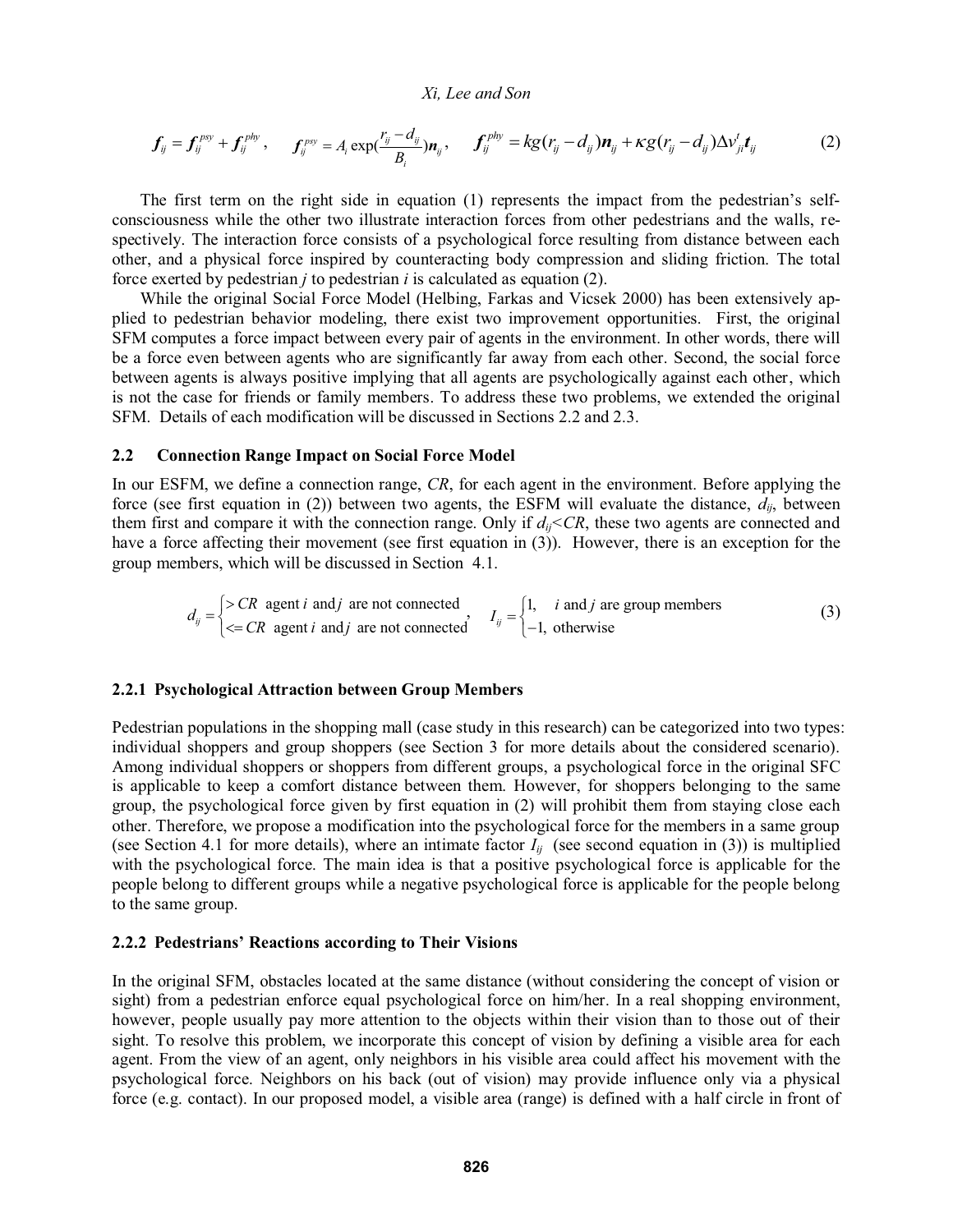each pedestrian  $(\pm 90^{\circ}$  angle from the pedestrian's current moving direction) (see Figure 2(a)). The vision formula is given in first equation in (4), where  $\varphi_{ij}(t)$  is the angle between direction  $e_i(t)$  and normalized vector  $n_{ij}(t)$ . With  $\varphi_{ij}(t) > 90^\circ$ ,  $\cos(\varphi_{ij}(t))$  (<0) is rounded up to 0, while  $\varphi_{ij} < 90^\circ$  will round  $\cos(\varphi_{ij}(t))$  (≥0) up to 1. Based on this visible area, a modified social force exerted from pedestrian *j* on pedestrian *i* is given in second equation in (4).



Figure 2: Visible area for each agent and potential directions to choose for each decision making

### **2.2.3 Incorporating EDFT into the Pedestrian Model**

It is generally agreed that decision making about walking trips takes place simultaneously at multiple levels: 1) decision about basic strategy of the trip, 2) route choice, and 3) local spatial behavior considering velocity, trajectory, stops, and attention direction (Zacharias, Bernhardt and Montigny 2005). In this work, it is assumed that a basic strategy (which shops to stop by) and a route choice (in what sequence) are fixed for each individual. Therefore, pedestrian's decisions of our interest are focused on changing their movement directions. Since pedestrians adjust their actual direction from time to time due to the interaction force, the EDFT is employed in this work to mimic this dynamic human decision deliberation process.

Decision Field Theory (DFT) is a psychology-based model and has been widely used for mimicking human deliberation process in making decisions under uncertainty (Busemeyer and Diederich 2002; Busemeyer and Townsend 1993). Lee, Son and Jin (2008) extended the original DFT to cope with a dynamically changing environment. In this work, we integrate EDFT into our proposed pedestrian model to better mimic pedestrians' deliberation on direction changes. Our EDFT is able to model 1) the change of evaluation on the options and 2) the change of human attention along with the dynamically changing environment. The formulation of EDFT is given in equation (5).

$$
P(t+h) = SP(t) + CM(t+h)W(t+h)
$$
\n(5)

Definitions of the main elements of EDFT are explained below:

 *M(t)* is the value matrix (*n* x *m* matrix, where each of *n* options has *m* attributes) representing the subjective perceptions of a decision-maker by  $M(i, j)$ . In our case (choosing a direction), a pedestrians have six options (see Figure 2(b)), and each direction corresponds with two attributes (crowd density and destination) that affect their choice. If the next destination is within direction *i*, the entry value *Desi*(*t*) is 0.5; otherwise, it is 0.1. To decide whether a destination is within a particular direction, we use  $n_{\text{ID}}$  to denote a vector from pedestrian *i* to the destination. If the angle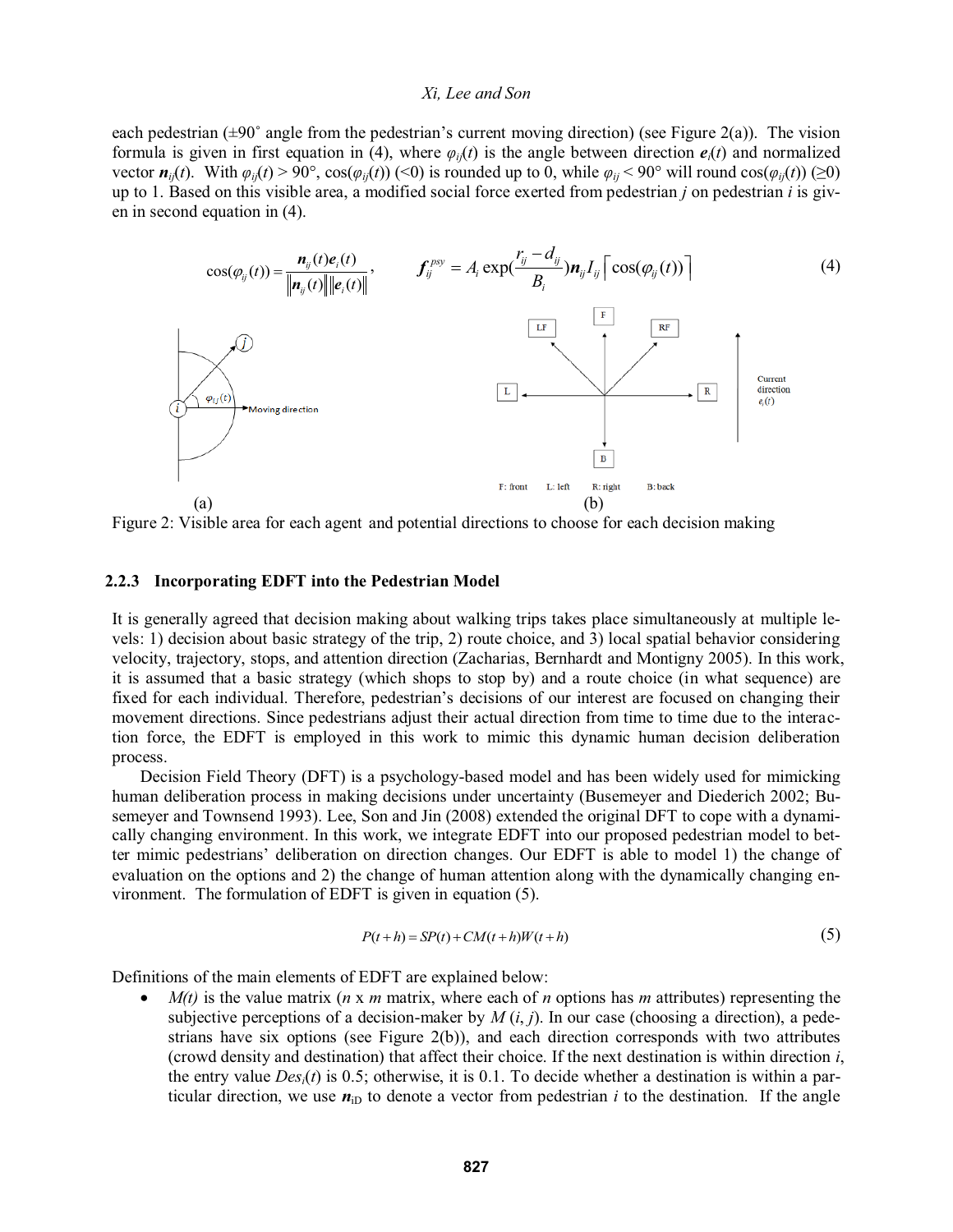between  $n_{\text{ID}}$  and the direction is less than or equal to 22.5 degree, we claim that the destination is in this direction. Thus, the value matrix *M* has a dynamic representation as shown in equation (6), and its values change whenever underlying conditions change.

- *W(t)* is a weight vector allocating the portion of human attention to each column *j* (attribute) of *M* through  $W$  (*j*, 1), which is the only dynamically changing element in the original DFT. In the shopping mall environment, it is assumed that pedestrians intend to arrive at their destination as soon as possible. However, when the environment is really crowded, they tend to put more weight on the impact of crowd density. Equation (7) depicts *W(t)* used in the considered shopping mall scenario, where *cd<sub>i</sub>(t)* denotes the crowd density.
- *S* demonstrates the stability of preference to each option by its structure. The diagonal elements of *S* represent the memory from the previous preference state while off-diagonal elements give the inhibitory interactions among competing options. Here, it is assumed that the same amounts of memory and interaction effects are given to the options: 1) Matrix *S* is assumed to be symmetric, and 2) diagonal elements of *S* are assumed to have the same value. Moreover, all eigenvalues  $\lambda_i$  of *S* are less than one in magnitude to make the linear system stable  $(|\lambda|<1)$ . Besides, from Figure 2(b), we can see larger interactions between directions within 45 degree than those in 90 or larger degrees.
- $\bullet$  *C* is the contrast matrix comparing the weighted evaluation of each option,  $MW(t)$ . In our case, each option is evaluated independently, thus *C* tends to be *I* (identity matrix).

Given the aforementioned elements and our six-option scenario, the corresponding DFT formula, as defined in equation (5), is described in equation (8).

$$
M(t) = \begin{bmatrix} Den_{F}(t) Des_{F}(t) \\ Den_{F}(t) Des_{F}(t) \\ Den_{F}(t) Des_{F}(t) \\ Den_{L}(t) Des_{L}(t) \\ Den_{R}(t) Des_{R}(t) \end{bmatrix}, \quad Des_{I}(t) = \begin{cases} 0.5, \text{ next destination is in direction, } \\ 0.1, \text{ otherwise} \end{cases}, \quad Den_{I}(t) = \begin{cases} 0.2, \text{ if } cd_{i}(t) < 5 \\ 0.4, \text{ if } 5 \leq cd_{i}(t) < 15 \end{cases}
$$

$$
W(1,1) = \begin{cases} \begin{bmatrix} 0.2, 0.3 \end{bmatrix}^T, & \text{if } cd_i(t) < 5\\ \begin{bmatrix} 0.25, 0.6 \end{bmatrix}^T, & \text{if } 5 \le cd_i(t) < 15 \end{bmatrix}, \qquad W(1,2) = 1 - W(1,1) \end{cases} \tag{7}
$$
\n
$$
(7)
$$
\n
$$
[0.4, 0.6]^T, \qquad \text{otherwise}
$$

$$
\begin{pmatrix}\np_1(t+h) \\
p_2(t+h) \\
p_3(t+h) \\
p_4(t+h) \\
p_5(t+h) \\
p_6(t+h)\n\end{pmatrix}\n=\n\begin{pmatrix}\n0.9 - 0.6 - 0.6 - 0.4 - 0.4 - 0.1 \\
-0.6 - 0.9 - 0.4 - 0.6 - 0.2 - 0.2 \\
-0.6 - 0.4 - 0.6 - 0.2 - 0.2 - 0.2\n\end{pmatrix}\n\begin{pmatrix}\np_1(t) \\
p_2(t) \\
p_3(t) \\
p_4(t)\n\end{pmatrix}\n+\n\begin{pmatrix}\n100000 \\
010000 \\
001000 \\
001000 \\
000100\n\end{pmatrix}\n\begin{pmatrix}\nM_{11}(t+h) M_{12}(t+h) \\
M_{21}(t+h) M_{22}(t+h) \\
M_{31}(t+h) M_{32}(t+h) \\
M_{41}(t+h) M_{42}(t+h) \\
M_{51}(t+h) M_{42}(t+h)\n\end{pmatrix}\n\begin{pmatrix}\nW_{11}(t+h) \\
W_{11}(t+h) \\
W_{21}(t+h) \\
W_{31}(t+h) \\
W_{41}(t+h) M_{42}(t+h) \\
M_{51}(t+h) M_{52}(t+h)\n\end{pmatrix}
$$
\n(8)

### **3 DEVELOPMENT OF AGENT-BASED SIMULATION BASED ON PROPOSED PEDESTRIAN MODEL**

This section describes development of a crowd simulation model for a shopping mall scenario, where behaviors of individual shoppers are based on the proposed, integrated pedestrian behavior model (see Section 2). Agents evaluate the surroundings and try to make optimal decisions so as to achieve their intention. Figure 3 depicts a state chart for shoppers, which contains different states in which shoppers will be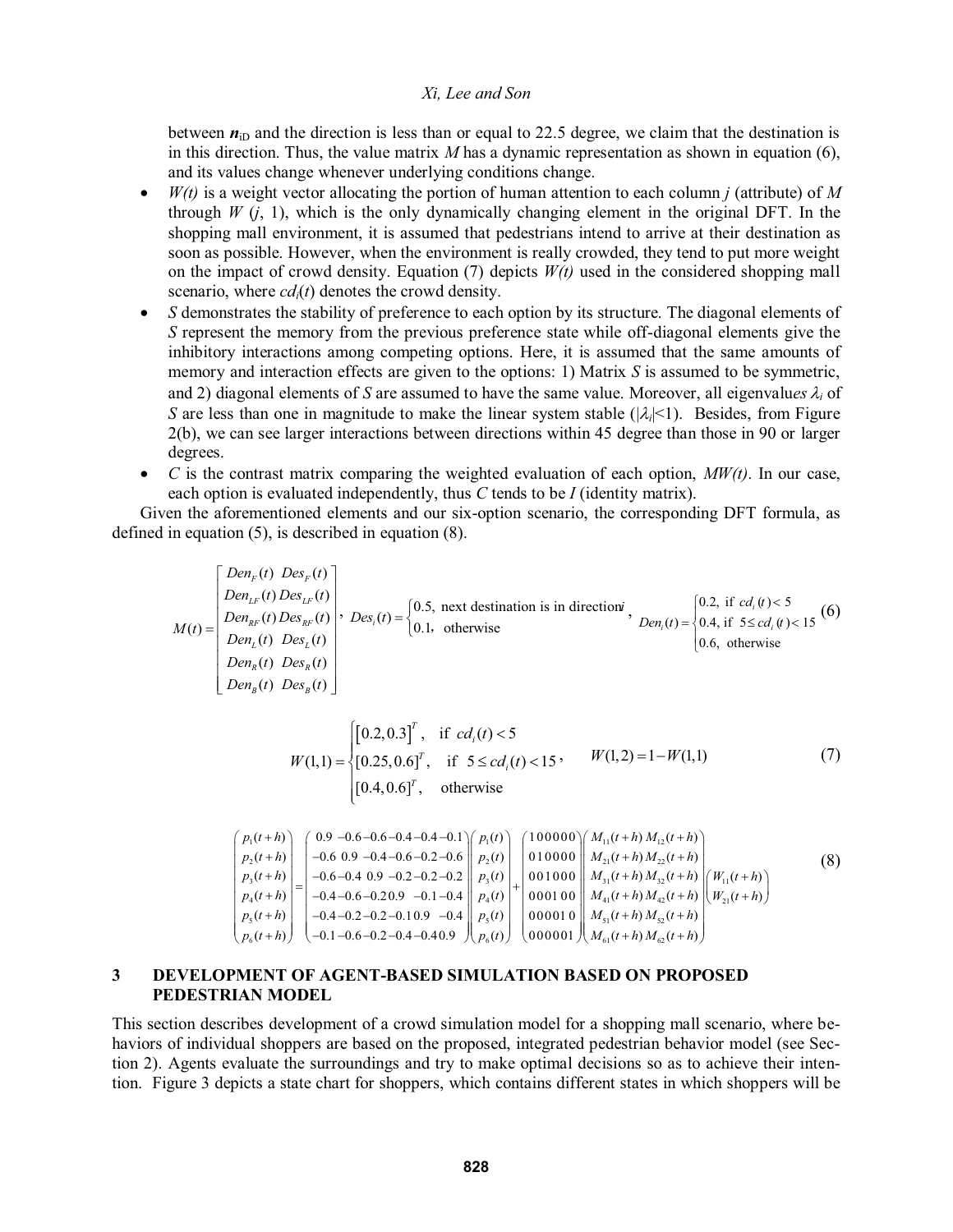in and their transitions. More details about each state and simulation models will be discussed in detail in the following sections.



Figure 3: State charts for the shopper's behavior

#### **3.1 Shopping Mall (Case Study) and Customer Classifications**

A shopping mall scenario has been designed based on the directory of Tucson Mall (the largest shopping mall in Tucson, AZ), and its simulation has been implemented using AnyLogic® 6.4 agent-based simulation software. The considered scenario covers eight shops in four different types: three clothing shops, two sports shops, two beauty shops, and one candy shop. Each type of shops has its target customers. Table 1 depicts multiple categories of customers considered in this work. First, customers are tagged with three agent types based on their gender and age: 1) female adult, 2) male adult, and 3) child. In our simulation, agent type is determined based on the discrete, empirical statistical distribution shown in equation (9).

$$
P_{\text{agenttype}} = \begin{cases} [0, 0.5], & \text{agent type is female adult} \\ (0.5, 0.8], & \text{agent type is male adult} \\ (0.8, 1.0], & \text{agent type is child} \end{cases} \tag{9}
$$

Table 1: Agent categorizations.

| Shopping style |            | Agent type   |            |            |       |
|----------------|------------|--------------|------------|------------|-------|
| Unplanned      |            | Female adult |            | Male adult |       |
| Planned        | Group      | Female adult | Male adult |            | Child |
|                | Individual | Female adult |            | Male adult |       |

 Second, based on the shopping style, customers are categorized to planned shoppers (people who go to the mall with specific shopping plans) and unplanned shoppers (who do not have a specific shopping plan). Upon arriving at the mall, planned shoppers already have which shops they will visit in mind. Planned shoppers are further partitioned into group shoppers (those who do shopping with friends or family members) and individual shoppers. In this work, it is assumed that all the unplanned shoppers are individual shoppers. By combining agent type with other categorizations (e.g. planned vs. unplanned shoppers; individual vs. group shoppers), we can enhance flexibility of pedestrians behaviors as well as their adaptability to the environment.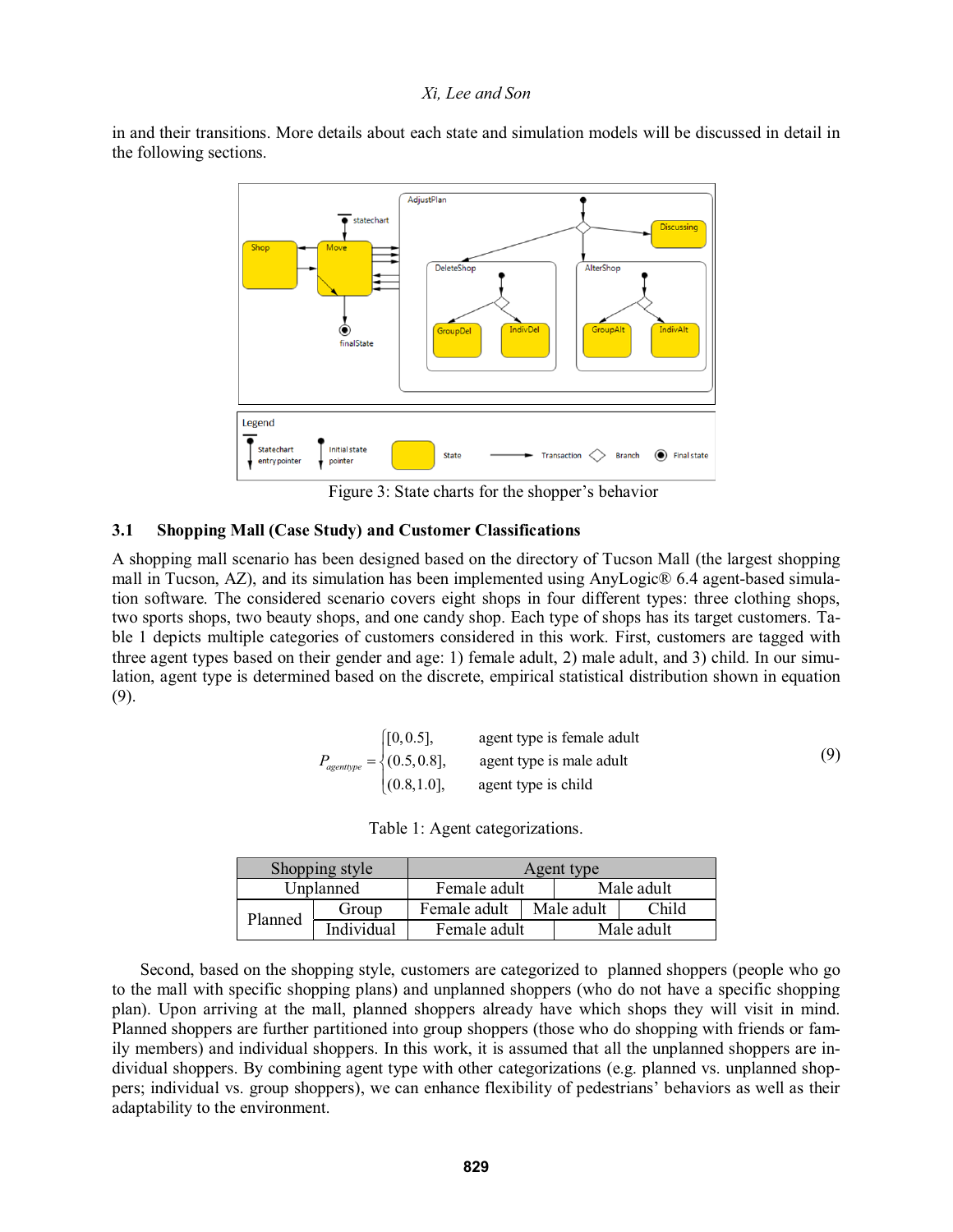### **3.2 Algorithm for Movement of Pedestrians**

In this section, algorithm for movement of pedestrian is discussed in detail. Figure 4 depicts a flow chart of the movement algorithm. As discussed in Section 2.2, a desired destination is used as part of input *M* for the EDFT during the decision deliberation on directions. For the planned shoppers, a potential destination is obtained from their shopping plans. On the other hand, unplanned shoppers normally set the closest shop as their potential destination. Details about evaluation of the destination are illustrated below in Sections 3.3 and 3.4 for unplanned shopper and planned shoppers, respectively. As soon as an agent (shopper) comes up with a desired destination, he/she utilizes EDFT to determine their next moving direction. Then, by calculating physical and social forces based on the surroundings along the moving direction, each agent adjusts its velocity in SFM (see equation (1)).

### **3.3 Destination Confirmation Algorithm for Unplanned Shoppers**

Unplanned shoppers do not know in advance which shop they will visit. When they pass by a shop, they will set it as a potential destination if the shop's crowdedness level is below their threshold. Then, they evaluate the shop based on their personal interest and the shop's attraction level by equation (10) which depicts a probability function on whether unplanned shoppers enter a shop or not.

$$
P_{iw} = \alpha I_{iw} + \beta A_{iw} \tag{10}
$$

 $I_{iw}$  denotes the interest level of agent *i* for shop *w* while  $A_{iw}$  describes the attraction level of shop *w* towards agent *i*. Constants  $\alpha$  and  $\beta$  are the weight values assigned to the interest level and the attraction level, respectively. Both variables ( $I_{iw}$ ,  $A_{iw}$ ) and constants ( $\alpha$ ,  $\beta$ ) range from 0 to 1. In our model, we give the same weight to  $I_{iw}$  and  $A_{iw}$  by setting  $\alpha = \beta = 1$ . Therefore, in the normalization step, the value obtained for  $P_{iw}$  is divided by 2 in order to obtain its normalized value. If the normalized  $P_{iw}$  is above the threshold value 0.7, agent *i* will enter shop *w.*



Figure 4: Pedestrian moving algorithm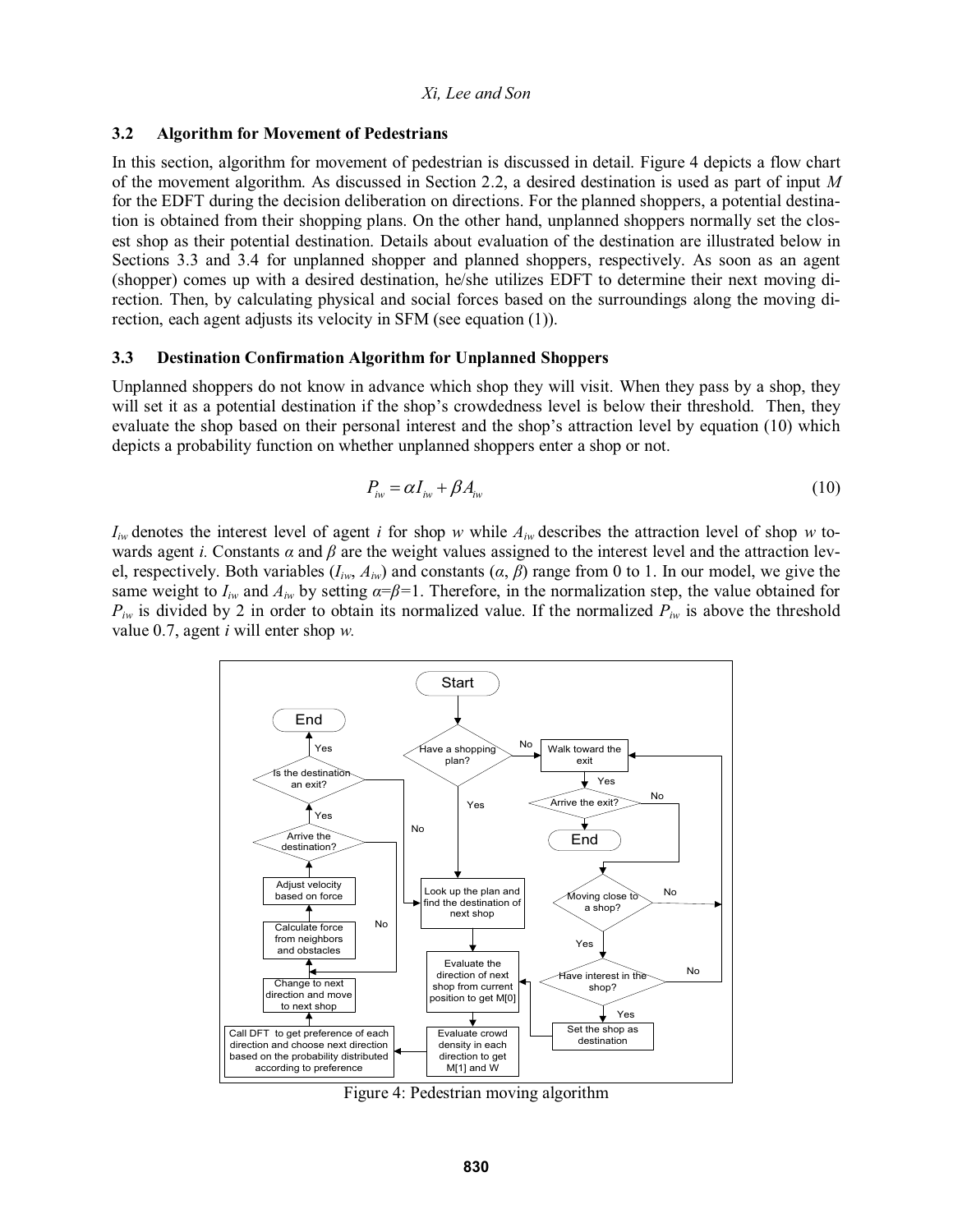# **3.4 Planning Algorithm for Planned Shoppers**

Planned shoppers obtain their potential destinations based on their shopping plan, and evaluate them in the same way that unplanned shoppers do (see Section 3.3). If the potential destination does not meet one of their three criteria (interest level, shop's attraction level, and shop's crowdedness level), planned shoppers will need to decide whether they will skip the shop or move to another shop of the same kind. This decision process is defined as plan adjustment. The following sections discuss design of initial shopping plans and the plan adjustment algorithm for planned shoppers in greater detail.

# **3.4.1 Alternative Initial Shopping Plans for Planned Shoppers**

When planned agents arrive at the entrance of the mall, they will be offered with initial shopping plans according to their characteristics (see Table 1). For individual planned shoppers, the plan is designed based on their agent type. For instance, female shoppers may want to visit all three clothes shops and two beauty shops if their schedule permits. Thus their initial shopping plan will include these shops. For a male shopper, a different plan will be designed according to his personal need. Table 2 depicts shopping plans for individual shoppers. Plans in Table 2 contains alternatives in stores to visit (using OR junctions) or in the sequence of stores to visit (using AND junctions).

Based on the observations made at the mall, we have partitioned shopping groups into three types: 1) female groups; 2) mixed-gender groups with both male and female members; and 3) family-with-kid groups. Family groups are mixed-gendered groups, but they will include candy shops on their plan due to kids. For group shoppers, their shopping plans are not based only on one person's interests, but should consider the need of all the members in the group and achieve a balance for the whole group's interests. Taking a mixed-gender group for example, while female members may need to visit more beauty shops and males may need to visit sports shops, the group shopping plan would include both types but only one shop (less than what's preferred by each party) for each type. When group shoppers enter the mall, they will be assigned with a group ID  $(0-8)$ , which will indicate the group type that they belong to. Table 3 depicts group types and corresponding initial plans.

|  | Table 2: Shopping plans for individual shoppers. |  |
|--|--------------------------------------------------|--|
|  |                                                  |  |

Table 3: Shopping plans for group shoppers.

| <b>Agent Type</b>                                                    | <b>Initial Shopping Plan</b>                                |  |  |  |  |
|----------------------------------------------------------------------|-------------------------------------------------------------|--|--|--|--|
| Female Adult                                                         | в<br>sa<br>sa<br>ja<br>so)<br>10<br>Η                       |  |  |  |  |
| Male Adult                                                           | E<br>В<br>jo<br>so<br>'sa<br>io<br><sub>SO</sub><br>ia<br>F |  |  |  |  |
| Legend:                                                              |                                                             |  |  |  |  |
| $\mathfrak{g}-\mathfrak{h}$ : shop (see Figure 6 (a) for shop types) |                                                             |  |  |  |  |
| <b>80:</b> separate end of OR operation                              |                                                             |  |  |  |  |
| $\dot{\mathbf{Q}}$ : joint end of OR operation                       |                                                             |  |  |  |  |
| <b>89:</b> separate end of AND operation                             |                                                             |  |  |  |  |
| $\mathbf{\hat{a}}$ : joint end of AND operation                      |                                                             |  |  |  |  |

| Group ID | Group Type                | Initial Shopping Plan                      |  |  |
|----------|---------------------------|--------------------------------------------|--|--|
| 0, 1, 5  | Female<br>group           | E<br>B<br>ʻia<br>sa)<br>(sa)<br>(so)<br>ĵо |  |  |
| 2, 4, 8  | Mix-gender<br>group       | B<br>90<br>Ĵо<br>(so)<br>(so)<br>so<br>io  |  |  |
| 3, 6, 7  | Family with<br>kids group | ĵо<br>Ĝо<br>'so<br>(so)<br>F               |  |  |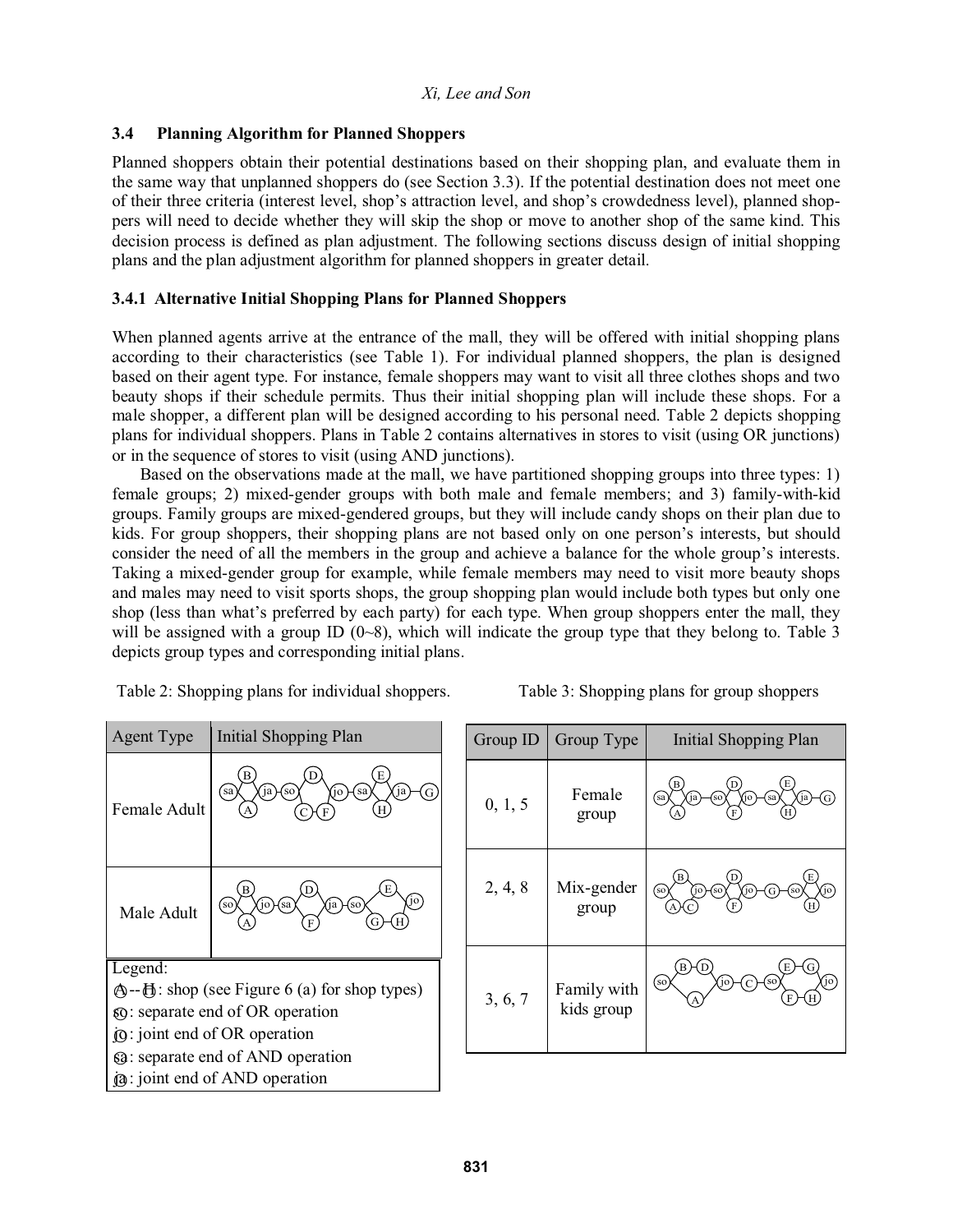As shown in Tables 2 and 3, initial shop plans contain alternatives, and one of them will need to be selected based on the current situation. Taking a female adult as an example in Table 2, she needs to visit shop A and shop B upon her arrival, but in any sequence. This selection is based on both her current position and the shop selection probability. If she enters the mall at area 1 in Figure  $6(a)$ , the probability of selecting shop B is higher than that of shop A because of its proximity. We use  $P_{sw}$  to denote the probability that shop *w* will be selected by a nearby agent and *Posk* to denote the position of agent. Then the probability of selecting shop A and shop B as the first destination is given by equation (11).

$$
P_A = Pos_2 * P_{sA} + Pos_1 * (1 - P_{sB}), \qquad P_B = Pos_1 * P_{sB} + Pos_2 * (1 - P_{sA})
$$
\n
$$
(11)
$$

$$
Pos_k = \begin{cases} 1, & \text{if an agent's entering position in area } i; \\ 0, & \text{otherwise} \end{cases}, \qquad P_{sA} = P_{sB} = 0.7 \tag{12}
$$

#### **3.4.2 Plan Adjustment Planned Shoppers**

As described in Section 3.4, a potential destination of planned shoppers becomes a confirmed one if the shop's crowdedness level is below their threshold. If a considered shop is too crowded, they may want to skip it and go to a next planned one or adjust their plan to visit a different shop of the same kind. For individual shoppers, they evaluate a shop according to equation (10) just as unplanned shoppers do. If  $P_{iw}$ (stop by pro) is larger than 0.5, they will choose to visit a similar shop instead. Otherwise, they will skip the shop and set a next planned shop as the potential destination.

While individual shoppers make decisions on selecting and adjusting their shopping plans on their own mind, members of the same planned group always follow the same plan and proceed together. Detailed design of shopping plans has been already discussed in Section 3.4.1. As shown in the start charts of the proposed model (see Figure 3), if a group member *j* wants to modify the group plan (e.g. skipping a planned store  $w$ ), he/she first sends a "skip" message to all the other group members, then moves his/her state from the "Move" state to the "Adjust plan" state. Upon receiving the message, other group members will enter the "Discussing" state in which they evaluate the message individually with their interests and store the attraction level based on Equation (10). After all the group members come up with a visiting probability  $P_{iw}$ ,  $P_{gw}$  (a group visiting probability) is calculated based on Equation (13), where *g* denotes a group ID and *n* denotes the group size.

$$
P_{\rm gw} = \frac{\sum_{i(\neq j)} P_{iw}}{n-1}
$$
 (13)

Similar to the case with individual shoppers, if  $P_{gw}$  is above the threshold value 0.7, the group accepts member *i*'s suggestion and deletes shop *w* from their planned list. Otherwise, all group members including *i* will still consider shop *w* as a next destination. Altering stores to be visited follows the same rule.

### **4 EXPERIMENTS AND RESULTS**

Using the crowd simulation model constructed based on the proposed pedestrian model and data (survey and observations), we have conducted several experiments for various purposes.The detailed design of each experiment, results, and analyses are described in the following sections.

#### **4.1 Significance of Consideration of Vision in Social Force Model**

The goal of this experiment is to test significance of consideration of human's vision into the social force model, which is part of the proposed pedestrian behavior model in this work. As mentioned in Section 2,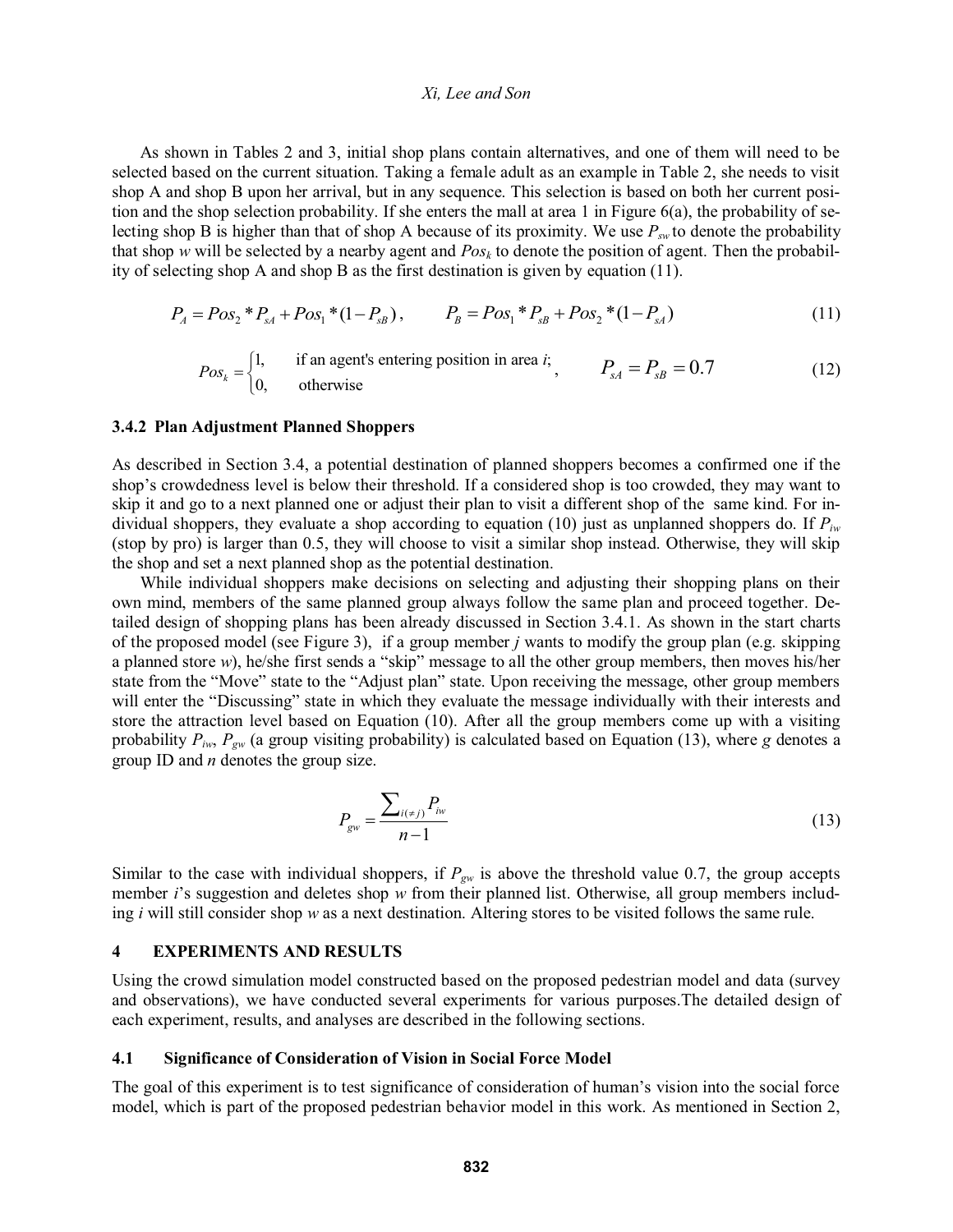one of the group characteristics is the positive social force among the group members in a same group who always stay close to each other and move together. Even if two group members are out of their connection range (CR, see Section 2.1), there is still a psychological force  $f<sup>isy</sup>$  between them in order to reduce a distance between them. Once they get closer and are within the connection range, a physical force *f*<sup>hy</sup> begins working to avoid any friction or collision between them. Figure 5 depicts the forces between group members from a group member *i*s view. Equation (14) depicts the resultant force function for the group members.



Figure 5: Force execution between group members (from group member *i*'s view)

By considering the human vision in the SFM, pedestrians will have a psychological force against only those neighbors in front of them which consequently reduces their resistance force and therefore increase their speed. Figure 6(a) depicts a snapshot of the shopping mall simulator that we have developed, where 100 pedestrians are moving along the hallway towards the exit. The average distance to neighboring shoppers and speed of pedestrians are used as the metrics. Figure 6(b) and (c) depicts experimental results, where the above mentioned metrics are compared between models with and without consideration of hu man's vision. The experimental results reveal that our intuition on faster movement of pedestrians when we consider human's vision is correct. Therefore, consideration of human's vision into the SFM is found to be significant.

#### **4.2 Impact of Unplanned Shoppers on the Number of Visits to Shops**

As mentioned in Section 3.3, shoppers (planned and unplanned) will evaluate the crowdedness of a shop before entering it. The first equation in (15) depicts the probabilities that planned shoppers and unplanned shoppers will purchase items used in this experiment. The second equation in (15) then depicts the profit of shop *w*, where *m* denotes the minimum crowdedness threshold of the shopper in the shop. If shops are mostly filled with unplanned shoppers, they may lose the opportunity to attract planned shoppers whose probability of purchasing is higher, reducing the profit of the shop.

$$
Pr_i(\text{purchase}) = \begin{cases} 0.8, & i \text{ is a planned shopper} \\ 0.5, & i \text{ is an unplanned shopper} \end{cases}, \qquad ProScore_w = \sum_{i}^{m} Pr_i(\text{purchase}) \tag{15}
$$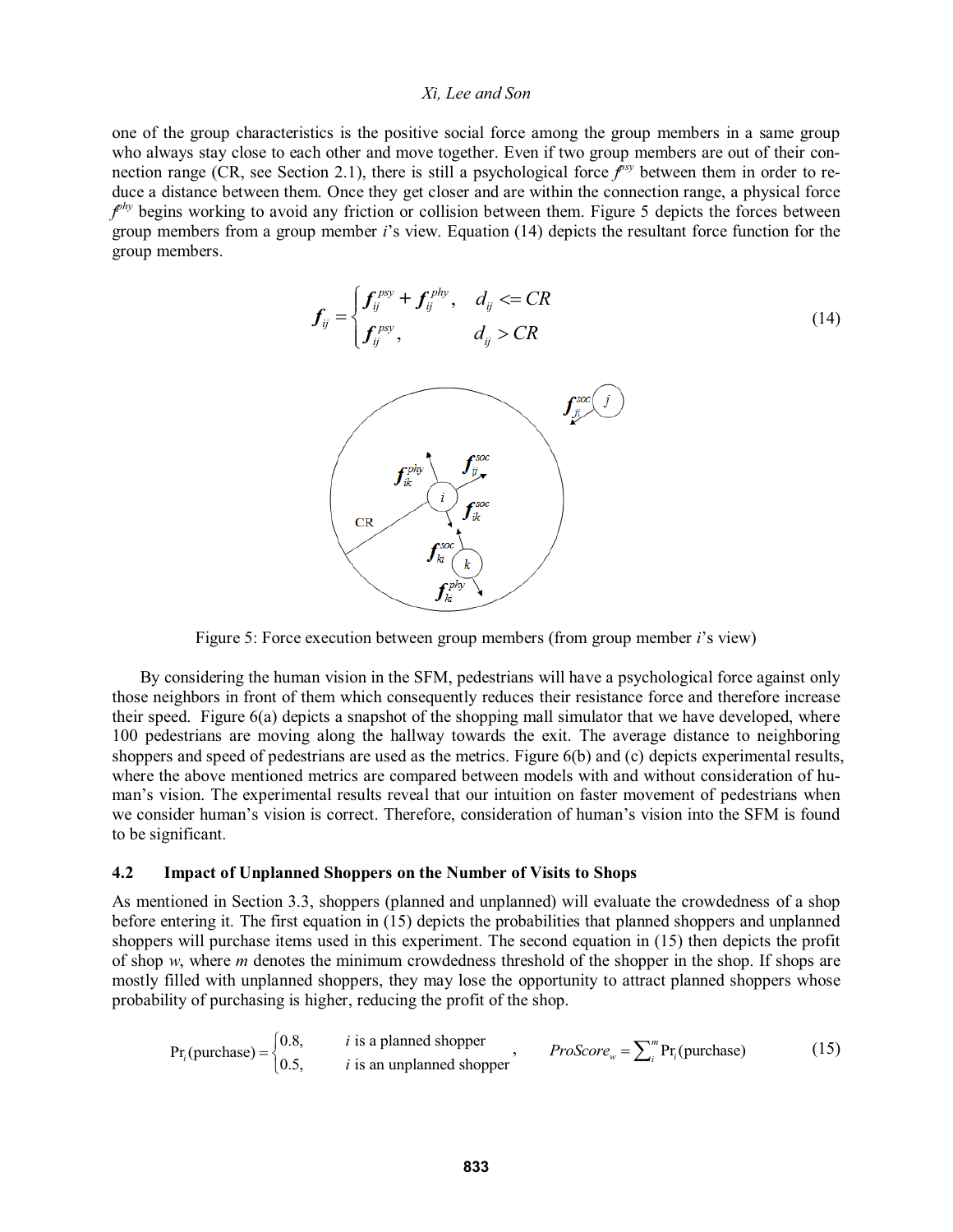To verify the above intuition, we conducted experiments by increasing the same number of planned shoppers and unplanned shoppers respectively. For sensitive analysis purpose, we started the experiment with 130 shoppers. The results demonstrated that adding 44 unplanned shoppers did not increase the profit score obvious. However, adding the same number of planned shoppers increased the profit score from 125 to 250. Then, an experiment involving a low density environment has been also conducted with 29 planned shoppers and 39 planned shoppers. By adding 20 more unplanned shoppers and planned shoppers into the mall, respectively, less difference are observed compared with the case with higher density environment. According to our experiments, it has been found that the impact of the number of unplanned shoppers on the profit of the mall is greater when the mall is more crowded (e.g. during holidays or weekend).



(a) Snapshot of a shopping mall simulation



Figure 6: Comparison results from models with and without consideration of human's vision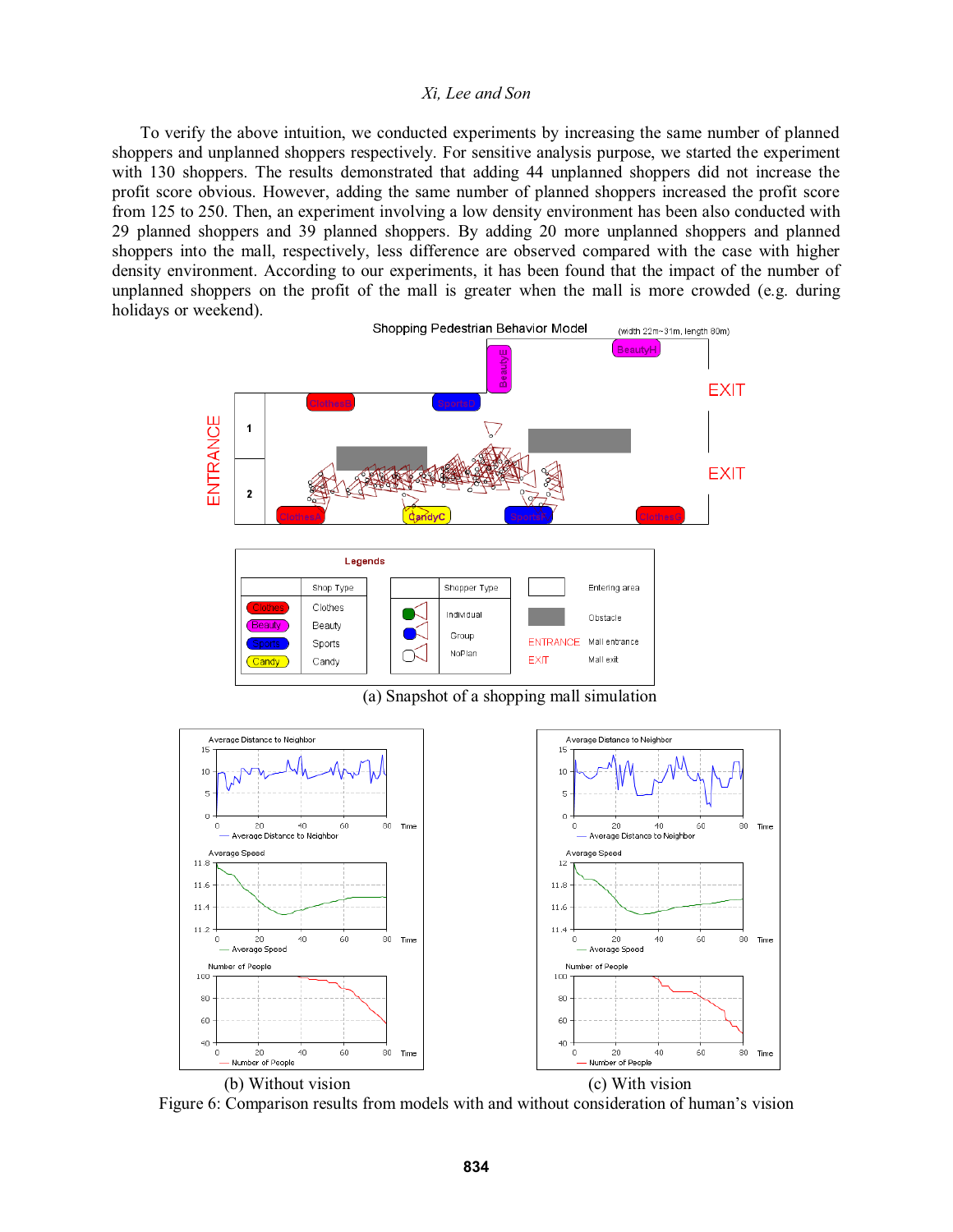# **4.3 Impact of Group Shopping Behavior on the Profit of Mall**

As mentioned in Section 3.4.2, when a member in a group wants to skip a planned shop or go to an alternative shop, he/she needs to communicate (discuss) with all the other group members first and follow the group's final decision. Therefore, the chance that group shoppers skip or alter a shop is lower than that of individual shoppers. The goal of this experiment is to test our intuition that the shopping mall will gain more profit as the percentage of group shoppers increases. Given the same number of shoppers in the mall (100 shoppers in our case), we examined the results by changing the ratio of group shoppers. It is clearly shown that the profit score significantly increases as the percentage of the group shoppers increases from 0.5 to 0.7.

# **4.4 Arrangement of Stores**

The goal of this experiment is to test the impact of arrangement of stores in the considered shopping mall on their profit score. Two different configurations have been considered: 1) same-type shops are placed far from each other and 2) same-type shops are placed close to each other. The experimental results reveal that the shopping mall gains a higher profit for the second configuration.

# **4.5 Scalability and Computational Aspects**

In this research, several efforts have been made to enhance the validity of the crowd simulation model for the considered shopping mall, such as 1) adopting EDFT to mimic decision deliberation of each individual pedestrian, 2) incorporation of explicit group communications, and 3) consideration of human's vision into pedestrian's movement. However, it is expected that these additions will result in longer simulation execution times. The goal of this experiment is to test the scalability of the proposed model. As shown in Figure 7, simulation execution times increase near linearly when the number of agents increases. Therefore, it is believed that our modeling approach is extensible to more complex situations without involving significant increase in the computational time.





# **5 CONCLUSION**

The integrated pedestrian model proposed in this paper has allowed us to develop a more realistic simulation of pedestrian behaviors at a shopping mall. In particular, consideration of vision of each individual allowed us to mimic physical and psychological interactions among the people and the environment more realistically. Similarly, consideration of extended Decision Field Theory allowed us to represent human decision deliberation process. In addition, consideration of a rich set of attributes for the environment as well as people has allowed us to mimic a real shopping mall environment closely. A crowd simulation